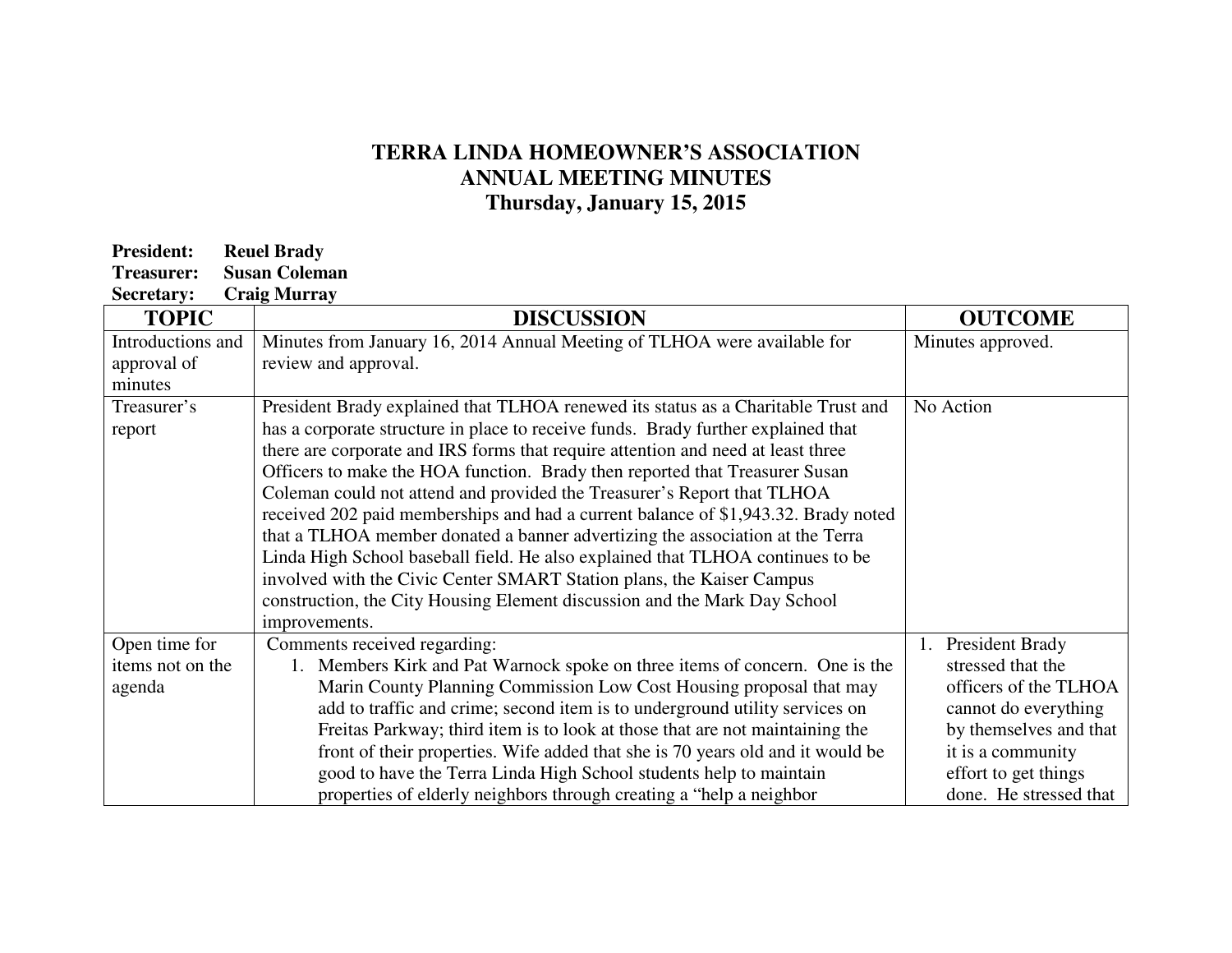|                  | program". She is not interested in creating this program, but thinks it would<br>be a good program for someone else in the association to develop.<br>2. Shirley Fischer spoke on SMART's design plan, which removed the bicycle<br>and pedestrian lanes. She encouraged TLHOA members to go to the next<br>SMART meeting to encourage SMART to add these items back into the<br>plan.<br>3. Member Heather Patrick expressed a concern regarding noise by the high<br>school and wanted to know if there are any plans to put lights on the fields at<br>Terra Linda High School | there are committees<br>within the TLHOA<br>and that members are<br>encouraged to join<br>committees and get<br>involved in projects<br>they are concerned<br>with<br>2. President Brady will<br>send out an e-mail to<br>the TLHOA members<br>regarding the SMART<br>meeting<br>3. President Brady will<br>contact the principal of<br>TLHS to find out if<br>there are any plans to<br>put lights on the sports<br>fields. |
|------------------|-----------------------------------------------------------------------------------------------------------------------------------------------------------------------------------------------------------------------------------------------------------------------------------------------------------------------------------------------------------------------------------------------------------------------------------------------------------------------------------------------------------------------------------------------------------------------------------|------------------------------------------------------------------------------------------------------------------------------------------------------------------------------------------------------------------------------------------------------------------------------------------------------------------------------------------------------------------------------------------------------------------------------|
| Nomination and   | President Brady introduced each of the positions that are available. Brady expressed                                                                                                                                                                                                                                                                                                                                                                                                                                                                                              | Elected 2015 Officers:                                                                                                                                                                                                                                                                                                                                                                                                       |
| Election of 2015 | thanks to Craig Murray and Susan Coleman for their service of the last four years                                                                                                                                                                                                                                                                                                                                                                                                                                                                                                 | Reuel Brady, President;                                                                                                                                                                                                                                                                                                                                                                                                      |
| Officers.        | and that the Secretary and Treasurer positions are available. Murray described the                                                                                                                                                                                                                                                                                                                                                                                                                                                                                                | Libby Wood, Secretary;                                                                                                                                                                                                                                                                                                                                                                                                       |
|                  | functions of the Secretary position. Reuel Brady called for nominations and a vote                                                                                                                                                                                                                                                                                                                                                                                                                                                                                                | Amy Probst, Treasurer.                                                                                                                                                                                                                                                                                                                                                                                                       |
|                  | for each of the three TLHOA Officer positions. The following members were                                                                                                                                                                                                                                                                                                                                                                                                                                                                                                         |                                                                                                                                                                                                                                                                                                                                                                                                                              |
|                  | elected: President Reuel Brady, Secretary Libby Wood, and Treasurer Amy Probst.                                                                                                                                                                                                                                                                                                                                                                                                                                                                                                   |                                                                                                                                                                                                                                                                                                                                                                                                                              |
| Maria B. Freitas | Members Mary Wuerth, Silvia Brady and Anne Zishka presented a power point                                                                                                                                                                                                                                                                                                                                                                                                                                                                                                         | TLHOA membership                                                                                                                                                                                                                                                                                                                                                                                                             |
| Park Vision      | presentation that they wish to present to the San Rafael Parks and Recreation                                                                                                                                                                                                                                                                                                                                                                                                                                                                                                     | approved the vision and                                                                                                                                                                                                                                                                                                                                                                                                      |
| Presentation     | Commission on February 19, 2015 for the creation of a quiet relaxing labyrinth                                                                                                                                                                                                                                                                                                                                                                                                                                                                                                    | Mary, Silvia and Anne will                                                                                                                                                                                                                                                                                                                                                                                                   |
|                  | garden surrounded by benches and picnic tables in the park across Montecillo Road                                                                                                                                                                                                                                                                                                                                                                                                                                                                                                 | present this request to the                                                                                                                                                                                                                                                                                                                                                                                                  |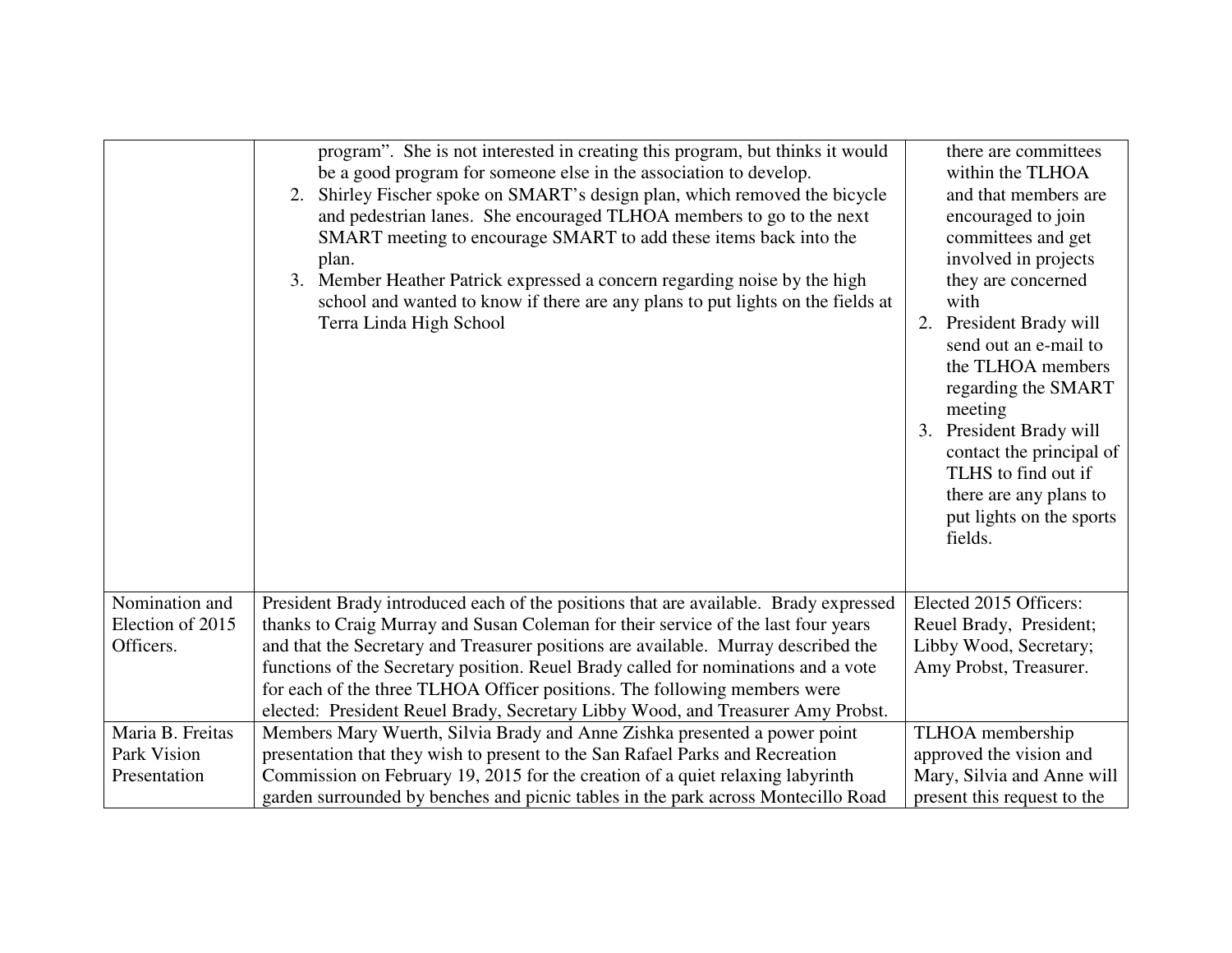|                                                                                                      | from the Maria B. Freitas Park. They will also request a sun shade for the<br>playground structure at the Maria B. Freitas Park.                                                                                                                                                                                                                                                                                                                                                                                                                                                                                                                                                                                                                                                                                                                                                                                                                                                                                                                                                                                                                                                                                                                                                                                     | San Rafael Parks and<br><b>Recreation Commission in</b><br>February                                                                                                    |
|------------------------------------------------------------------------------------------------------|----------------------------------------------------------------------------------------------------------------------------------------------------------------------------------------------------------------------------------------------------------------------------------------------------------------------------------------------------------------------------------------------------------------------------------------------------------------------------------------------------------------------------------------------------------------------------------------------------------------------------------------------------------------------------------------------------------------------------------------------------------------------------------------------------------------------------------------------------------------------------------------------------------------------------------------------------------------------------------------------------------------------------------------------------------------------------------------------------------------------------------------------------------------------------------------------------------------------------------------------------------------------------------------------------------------------|------------------------------------------------------------------------------------------------------------------------------------------------------------------------|
| Manual T. Freitas<br>and Las Gallinas<br>Avenue<br>Intersection<br>Presentation                      | Leslie Bloomquist and Jeff Seitzman of the City of San Rafael and Rich Stetson of<br>CSW Steuber Stroh presented the planned improvements for this intersection and<br>noted that these improvements are funded. Discussion of this intersection is<br>included in the City's 2020 Plan. Speakers responded to concerns and questions<br>from audience. A second public meeting will be held in front of Starbucks on Jan.<br>24 from 10am to 2:00pm.                                                                                                                                                                                                                                                                                                                                                                                                                                                                                                                                                                                                                                                                                                                                                                                                                                                                | No action.                                                                                                                                                             |
| Marin Farmer's<br>Market<br>Presentation                                                             | Bridgette Moran of the Agricultural Institute of Marin presented the plans to<br>improve the area known as "the Christmas Tree Lot" for a permanent home to the<br>Farmers Market. Moran described and showed the conceptual site plan that includes<br>a Market Hall and a Market Canopy Area. Project is planned for completion by mid-<br>2016.                                                                                                                                                                                                                                                                                                                                                                                                                                                                                                                                                                                                                                                                                                                                                                                                                                                                                                                                                                   | No action.                                                                                                                                                             |
| Community<br>Development<br>Committee<br>Update, Review<br>of the Mark Day<br>School<br>Improvements | Craig Murray spoke for TLHOA and its Community Development Committee on<br>the Mark Day School Improvements. Murray introduced Committee Members Anne<br>Zishka, Amy Probst, and Laurelyn Borst. Committee summarized six areas of<br>concern to the City's Design Review Board Meeting and Murray presented: 1. More<br>Architectural Renderings with elevations in relation to adjacent neighbor homes; 2.<br>Review the mass and bulk of the proposed building; 3. Lighting plans should be<br>made available and how areas of school will be lit; 4. LEED standards should be<br>encouraged to be met; 5. On hardscape, consider using development standards with<br>pervious sidewalks, pervious cement flat areas and use of bioswales to treat water<br>from paved areas; 6. On Landscaping, use recycled water, provide a planting plan,<br>and sow detail of planting treatment at street edge. To date Mark Day School has<br>met all of these concerns and they are included in the approved plans by the San<br>Rafael Design Review Board. Pat Long spoke for Nicky Mullen regarding her<br>objection to a 2 story building. Other members pointed out that currently it is legal<br>to build a 2 story home in Terra Linda, or to add a story to an existing building. The<br>height limit is 30 feet. | President Brady will send<br>out an e-mail to the<br>TLHOA members when<br>the proposed Mark Day<br>School project will appear<br>on the Dixie School Board<br>agenda. |